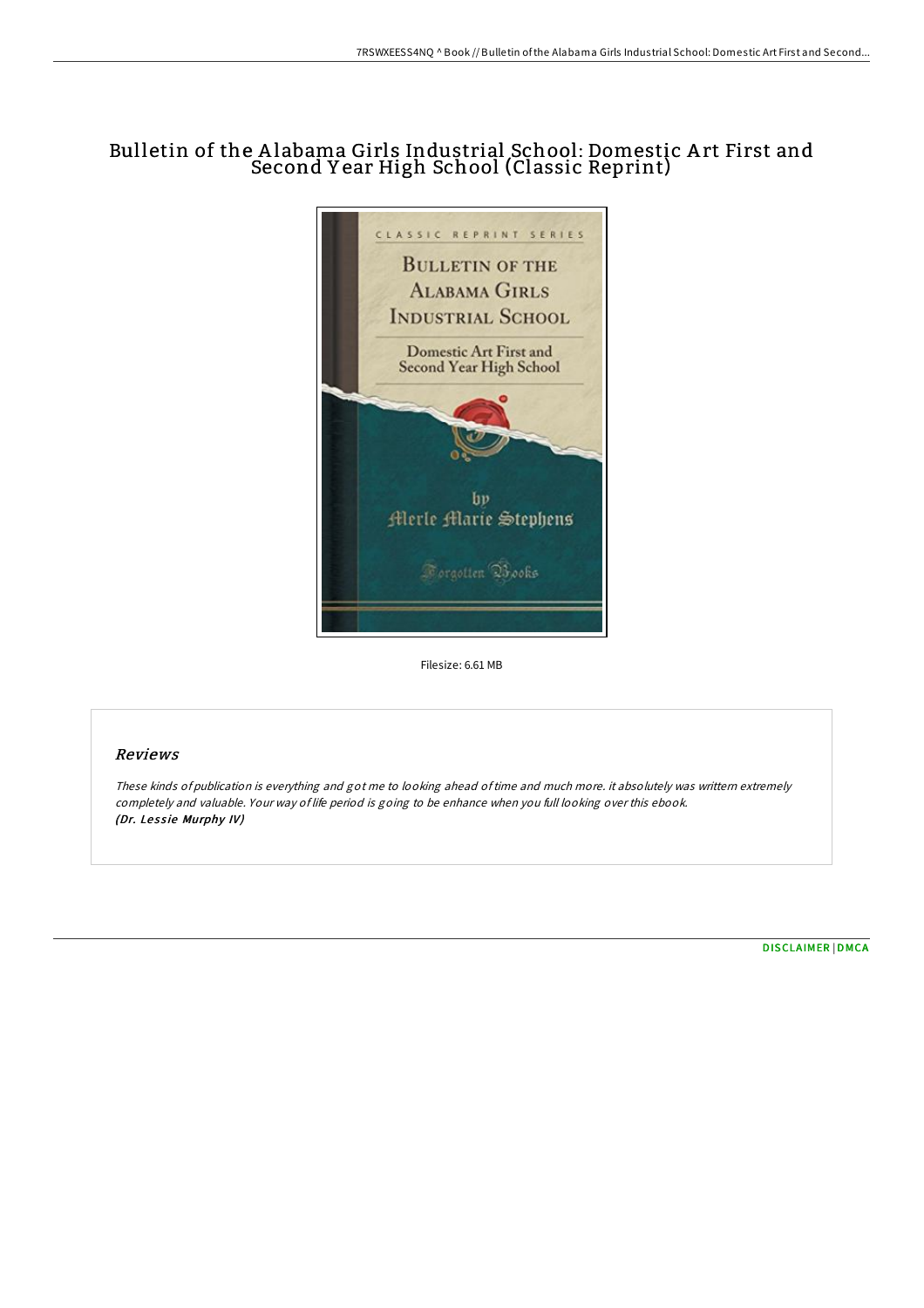## BULLETIN OF THE ALABAMA GIRLS INDUSTRIAL SCHOOL: DOMESTIC ART FIRST AND SECOND YEAR HIGH SCHOOL (CLASSIC REPRINT)



Forgotten Books, United States, 2015. Paperback. Book Condition: New. 229 x 152 mm. Language: English . Brand New Book \*\*\*\*\* Print on Demand \*\*\*\*\*.Excerpt from Bulletin of the Alabama Girls Industrial School: Domestic Art First and Second Year High School The field covered by Domestic Art is so broad that it is difficult to state all its aims. The following have been prominent in making the course herein described: 1. To make art principles the fundamental basis for all construction work. 2. To relate school life with the life of the home. 3. To allow as great freedom of development as is consistent with intelligent work. Not to teach accuracy at the expense of judgment. 4. To make an introduction to the ethical side of the textile world by a study of the fibers and processes of manufacture as affecting the shopper of today. Discussion. 1. In 1904 a Commission was sent from Prussia to study educational conditions in the United States, with reference to technical instruction and industrial development. In extracts of their reports published in Bulletin No. 2 by The Bureau of Education, there is commendation of our methods of teaching drawing in the elementary schools, but they express great astonishment at finding the evidences of the influence of this drawing so slight in the work of the industrial schools, the high schools, and the American home. The results of the instruction in the lower grades exceed all expectations. In the advanced grades they do not wholly accord with this auspicious beginning. While the work of the children of eight or nine years is so admirable, the pupils of fifteen or sixteen often offer correspondingly little that is satisfactory. While the above criticism may have been just in 1906, we hope it will be impossible in 1916. The...

Read Bulletin of the [Alabama](http://almighty24.tech/bulletin-of-the-alabama-girls-industrial-school-.html) Girls Industrial School: Domestic Art First and Second Year High School (Classic Reprint) Online

 $R$ Download PDF Bulletin of the [Alabama](http://almighty24.tech/bulletin-of-the-alabama-girls-industrial-school-.html) Girls Industrial School: Domestic Art First and Second Year High School (Classic Reprint)